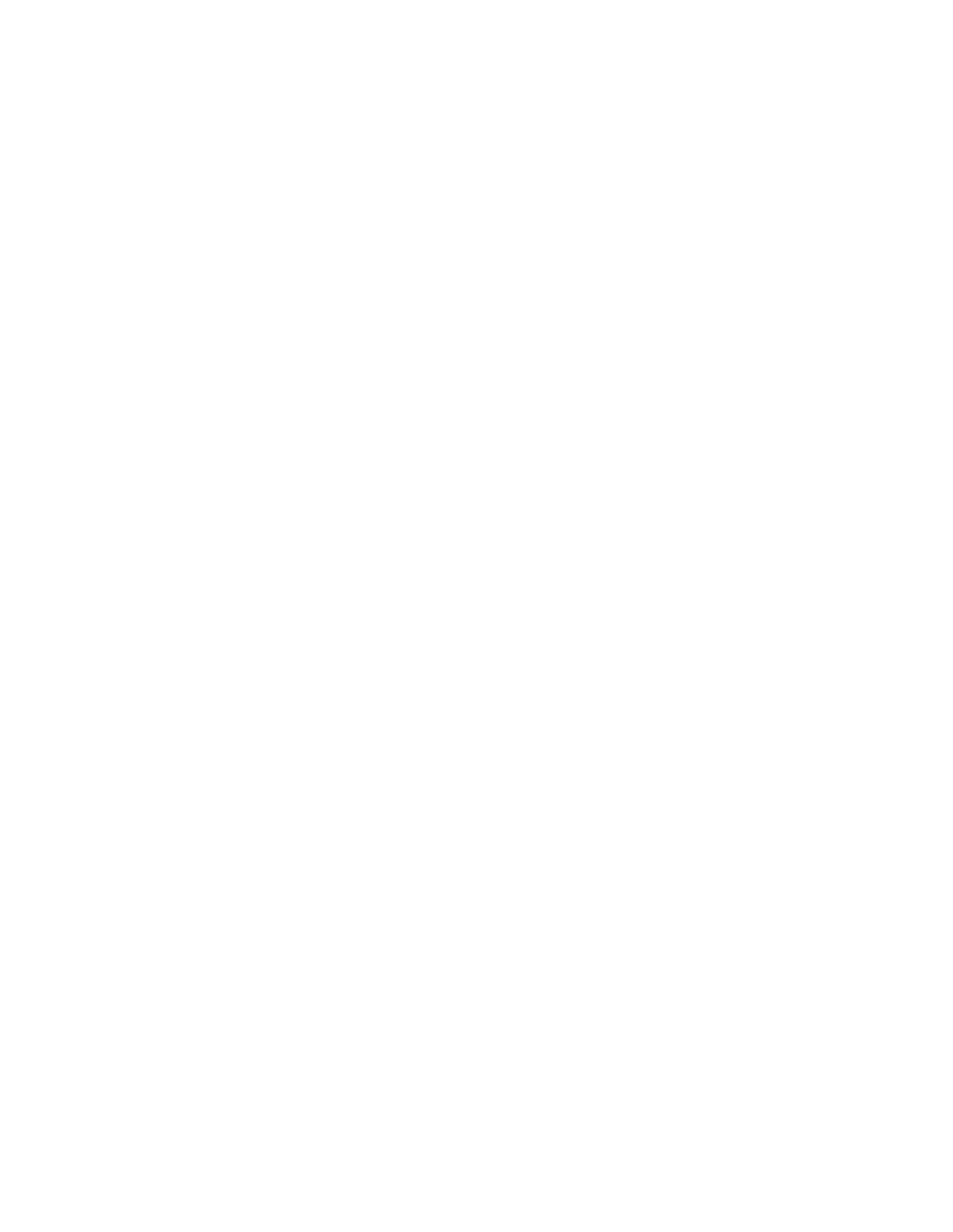## **1. Protection status and toponym**

The protection status of the territory described below is a proposed biodiversity reserve governed by the provisions of the Natural Heritage Conservation Act (R.S.Q., c. C-61.01).

The envisaged permanent protected status is a "biodiversity reserve" governed by the provisions of the Natural Heritage Conservation Act.

The provisional toponym is "Réserve de biodiversité projetée du Lac-Sérigny". The official toponym will be determined at the time when permanent protection status is accorded to the territory.

## **2. Plan and description**

## **2.1. Geographic location, boundaries and dimensions**

The boundaries and location of the Réserve de biodiversité projetée du Lac-Sérigny appear on the map that constitutes Appendix 1*.*

The Réserve de biodiversité projetée du Lac-Sérigny is located in the Nord-du-Québec administrative region, between 55°04' and 55°41' latitude north and 69°12' and 70°15' longitude west, approximately 200 km northeast of the city of Shefferville and the village of Kawawachikamach. It covers an area of 3 259, 9 km² in the unincorporated territory of Rivière-Koksoak, under the responsibility of the Kativik Regional Government.

## **2.2. Ecological overview**

The Réserve de biodiversité projetée du Lac-Sérigny is located in the Nord-du-Québec Central Plateau natural province, more precisely in the Plateau de la rivière Caniapiscau natural region.

The area comprises a series of hills covered by glacial deposits of varying depth. A series of lakes associated with the Sérigny river crosses the northeast of the area.

The hilly landscape has wide variation in relief, from 0 m to 253 m with an average of 180 m. The proposed biodiversity reserve is situated in the bioclimatic field of forest tundra. The forest cover is mostly mature black spruce with lichens in the higher, drier areas, with mossy spruce stands in the more humid and lower-lying environments. Wetlands and large shrubs cover around 20% of the area. The eastern section of the area has many rocky outcrops.

The proposed biodiversity reserve lies mainly within the Caniapiscau watershed, but a narrow strip in the western sector lies within the Grande Rivière de la Baleine watershed.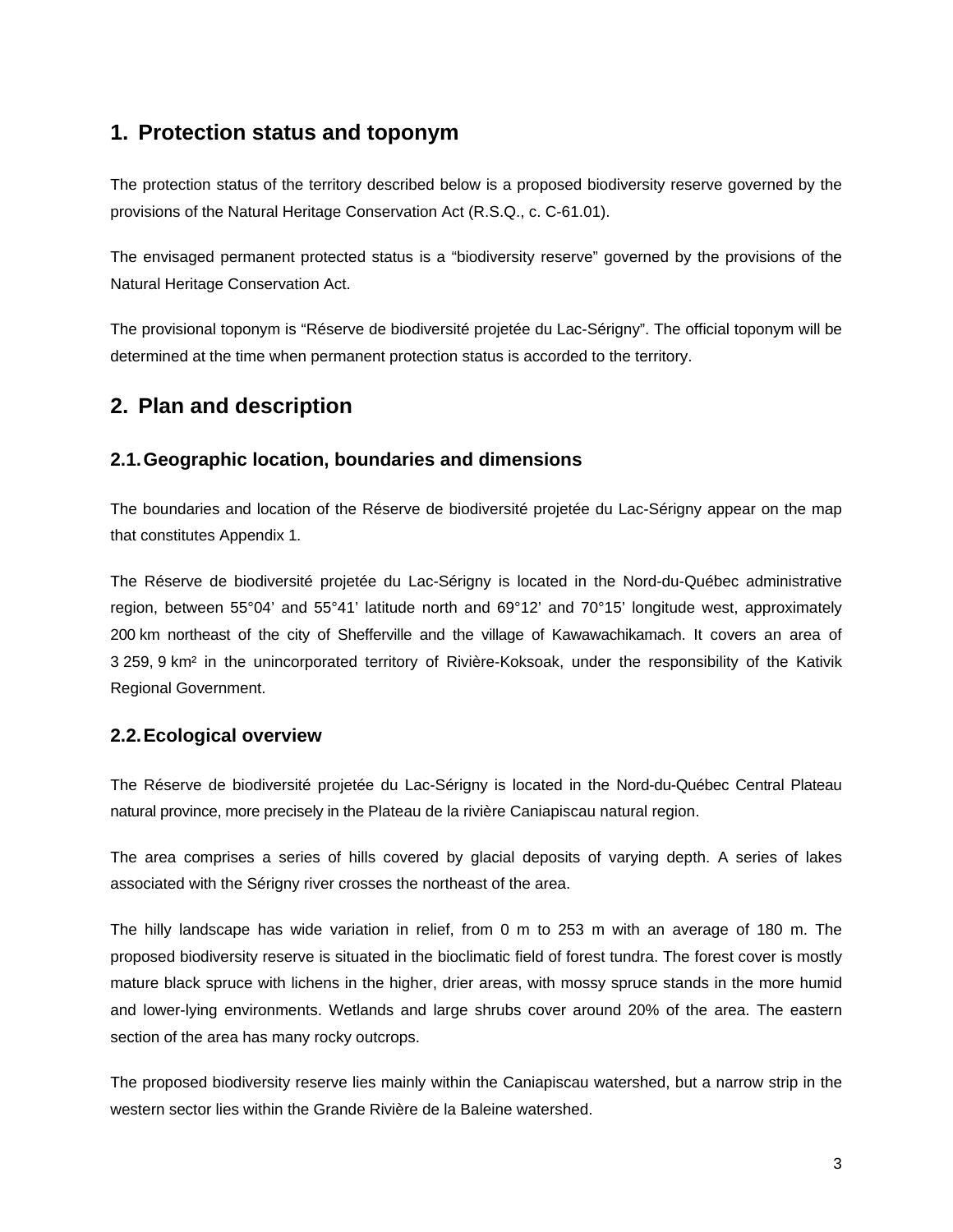### **2.3. Land occupation and use**

The northern sector of the proposed biodiversity reserve lies within the Nouveau-Québec beaver reserve and hunting zone 23, while the rest of the reserve lies within the Mistassini beaver reserve and hunting zone 22. The areas have no roads. For commercial leases for the establishment of outfitting (without exclusives rights) operations have been granted in the northern and eastern sectors.

The entire area is situated on Category III lands within the meaning of the James Bay and Northern Québec Agreement, signed in 1975, and the Act respecting the land regime in the James Bay and New Québec territories (R.S.Q., c. R-13.1), and more specifically is connected with the Cree community of Chisasibi.

## **3. Activities framework**

### *§1.* ⎯ *Introduction*

Activities carried on within the proposed reserve are governed mainly by the provisions of the Natural Heritage Conservation Act.

This Division prohibits activities in addition to those prohibited under the Act and provides the framework for the various activities permitted so as to better protect the natural environment in keeping with the conservation principles and other management objectives established for the proposed reserves. Accordingly, certain activities require the prior authorization of the Minister and compliance with the conditions determined by the Minister. The permitted and prohibited activities considered for the period that follows the granting of a permanent status by the government are the same with the necessary adjustments to take into account the enforcement of article 46 of the act.

As provided in the Natural Heritage Conservation Act, the main activities prohibited in an area to which status as a proposed biodiversity or aquatic reserve has been assigned are

- mining, and gas or petroleum development;
- forest management within the meaning of section 3 of the Forest Act (R.S.Q., c. F-4.1); and
- the development of hydraulic resources and any production of energy on a commercial or industrial basis.

The measures in the Natural Heritage Conservation Act and in this conservation plan apply subject to the provisions of the agreements under the Act approving the Agreement concerning James Bay and Northern Québec (R.S.Q., c. C 67) and the Act approving the Northeastern Québec Agreement (R.S.Q., c. C 67.1).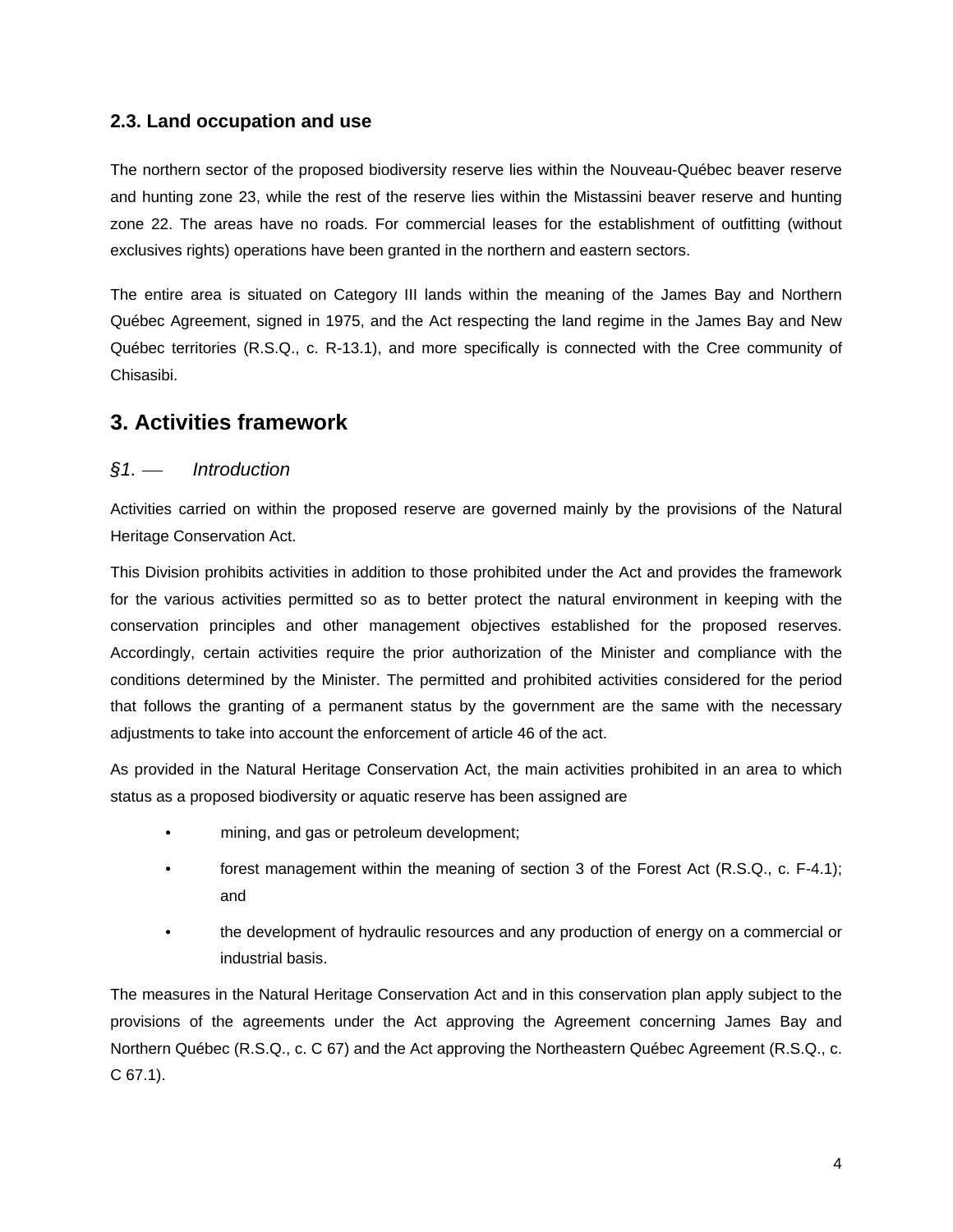## *§2.* ⎯ *Prohibitions, prior authorizations and other conditions governing activities in the proposed reserve*

#### *§2.1. Protection of resources and the natural environment*

**3.1.** Subject to the prohibition in the second paragraph, no person may establish in the proposed reserve any specimens or individuals of a native or non-native species of fauna, including by stocking, unless the person has been authorized by the Minister and complies with the conditions the Minister determines.

No person may stock a watercourse or body of water for aquaculture, commercial fishing or any other commercial purpose.

 No person may establish in the proposed reserve a non-native species of flora, unless the person has been authorized by the Minister and complies with the conditions the Minister determines.

Before issuing an authorization under this section, the Minister is to take into consideration, in addition to the characteristics and the number of species involved, the risk of biodiversity imbalance, the importance of conserving the various ecosystems, the needs of the species in the ecosystems, the needs of rehabilitating degraded environments or habitats within the proposed reserve, and the interest in reintroducing certain species that have disappeared.

**3.2.** No person may use fertilizer or fertilizing material in the proposed reserve. Compost for domestic purposes is permitted if used at least 20 metres from a watercourse or body of water measured from the high-water mark.

The high-water mark means the high-water mark defined in the Protection Policy for Lakeshores, Riverbanks, Littoral Zones and Floodplains, adopted by Order in Council 468-2005 dated 18 May 2005.

**3.3.** No person may, unless the person has been authorized by the Minister and carries on the activity in compliance with the conditions the Minister determines,

(1) intervene in a wetland area, including a marsh, swamp or bog;

(2) modify the reserve's natural drainage or water regime, including by creating or developing watercourses or bodies of water;

(3) dig, fill, obstruct or divert a watercourse or body of water;

(4) install or erect any structure, infrastructure or new works in or on the bed, banks, shores or floodplain of a watercourse or body of water, although no authorization is required for minor works such as a wharf, platform or boathouse erected for private purposes and free of charge under section 2 of the Regulation respecting the water property in the domain of the State made by Order in Council 81-2003 dated 29 January 2003;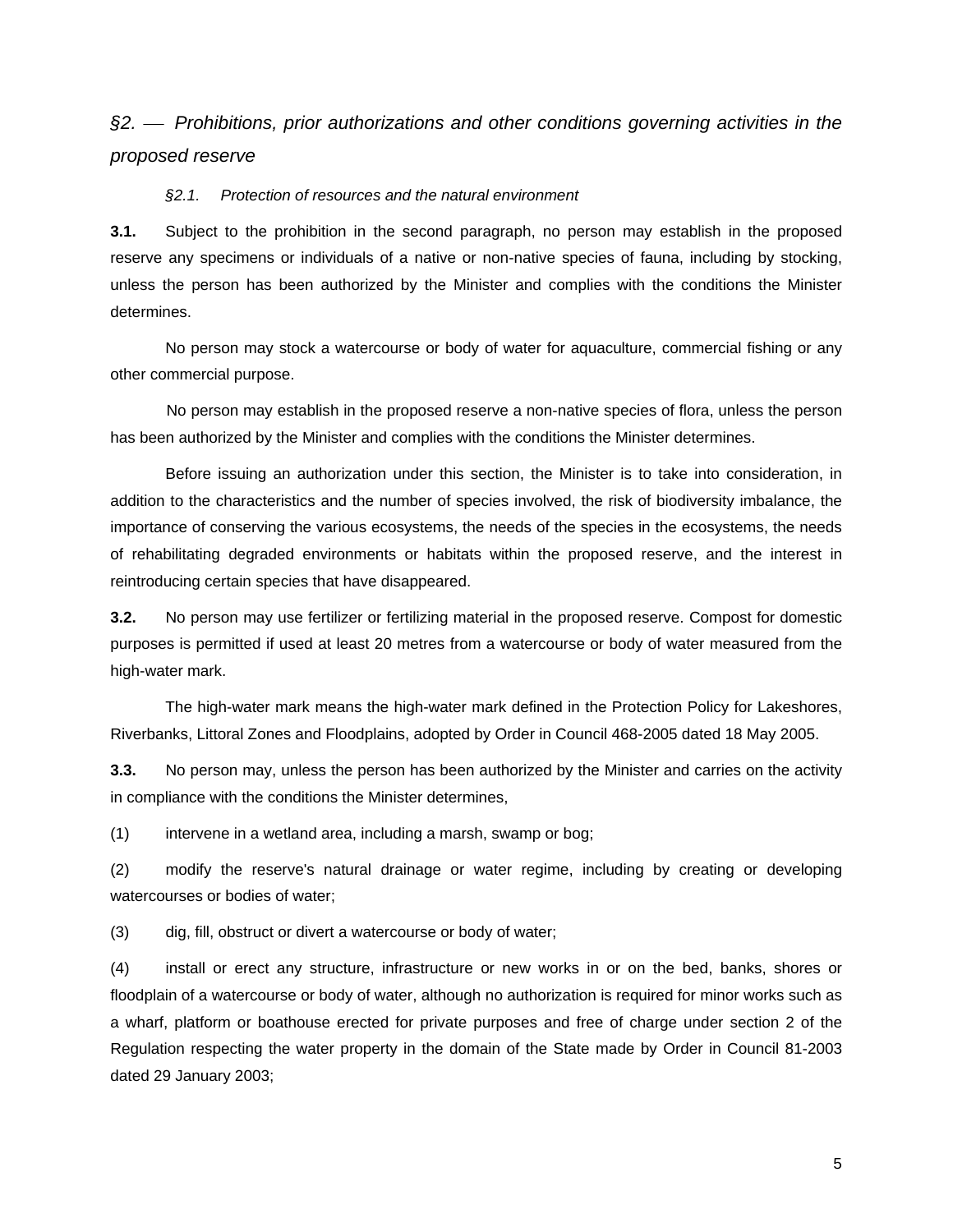(5) carry on any activity other than those referred to in the preceding subparagraphs that is likely to degrade the bed, banks or shores of a body of water or watercourse or directly and substantially affect the quality of the biochemical characteristics of aquatic or riparian environments or wetland areas in the proposed reserve, including by discharging or dumping waste or pollutants into those areas;

(6) carry out soil development work, including any burial, earthwork, removal or displacement of surface materials or vegetation cover, for any purpose including recreational and tourism purposes such as trail development;

(7) install or erect any structure, infrastructure or new works;

(8) reconstruct or demolish an existing structure, infrastructure or works,

(9) carry on an activity that is likely to severely degrade the soil or a geological formation or damage the vegetation cover, such as stripping, the digging of trenches or excavation work, although no authorization is required for the removal of soapstone by beneficiaries within the meaning of section 1 of the Act respecting the land regime in the James Bay and New Québec territories (R.S.Q., c. R 13.1);

(10) use a pesticide, although no authorization is required for the use of personal insect repellent;

(11) carry on educational or research-related activities if the activities are likely to significantly damage or disturb the natural environment, in particular because of the nature or size of the samples taken or the invasive character of the method or process used; or

(12) hold a sports event, tournament, rally or similar event if more than 15 persons are likely to participate in the activity and have access to the proposed reserve at the same time; no authorization may be issued by the Minister if the activity involves motor vehicle traffic, unless it has been shown to the Minister that it is impossible to organize the activity elsewhere or that bypassing the proposed reserve is highly unfeasible.

The conditions determined by the Minister for the authorization may pertain to the location of the authorized activity, the methods used, the areas that may be cleared or deforested, the types of material that may be used including on-site materials, and the presence of ancillary works or facilities. The conditions may also include a requirement to ensure periodic follow-up or to report to the Minister, in particular as regards the results obtained from the research to which subparagraph 11 of the first paragraph refers.

**3.4.** Despite subparagraphs 6, 7, 8 and 9 of the first paragraph of section 3.3, no authorization is required to carry out work referred to in subparagraph 1 of this section when the requirements of subparagraph 2 are met.

(1) The work involves

(*a*) work to maintain, repair or upgrade an existing structure, infrastructure or works such as a camp, cottage, road or trail, including ancillary facilities such as lookouts or stairs;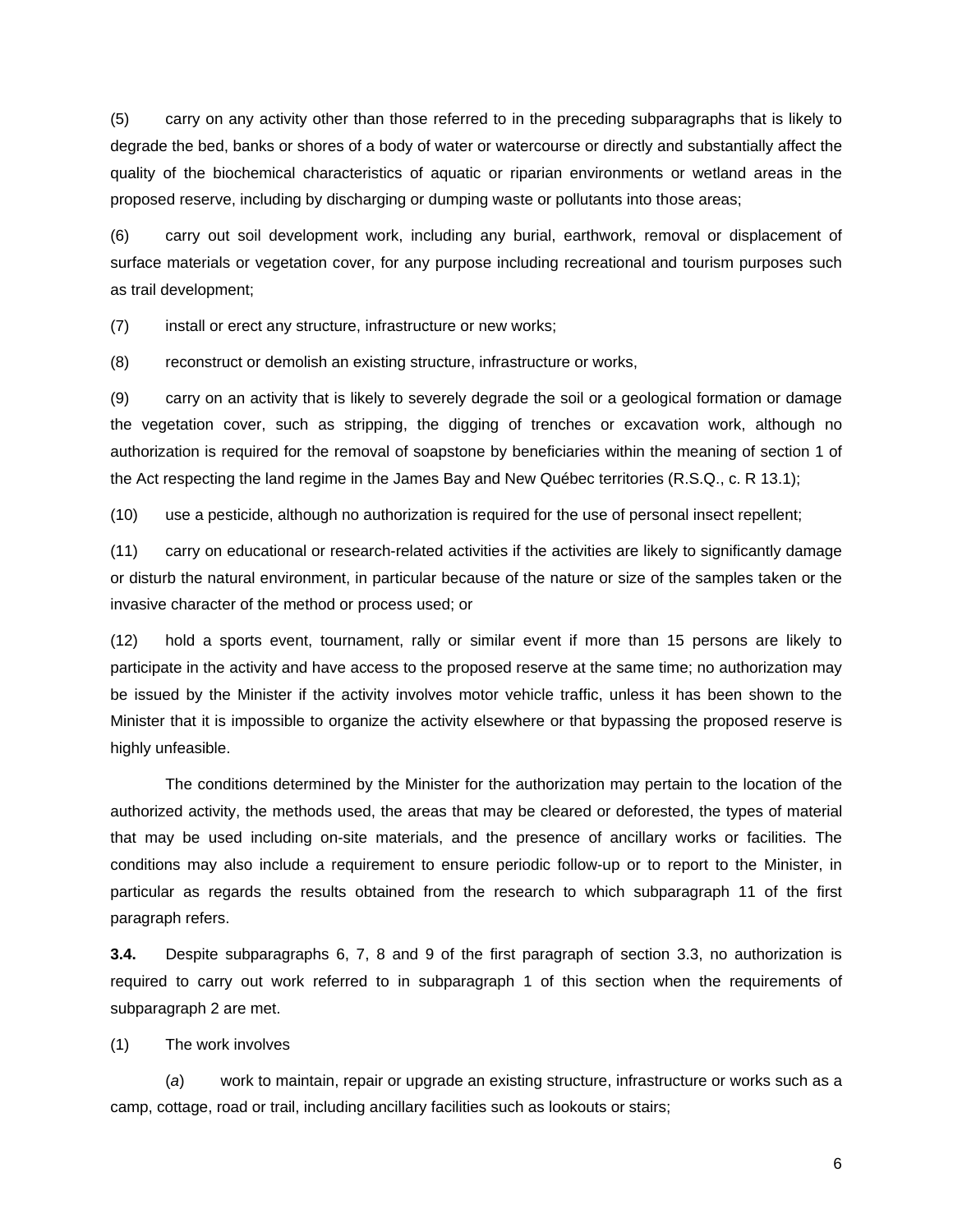(*b*) the construction or erection of

i. an appurtenance or ancillary facility of a trapping camp, rough shelter, shelter or cottage such as a shed, well, water intake or sanitary facilities; or

ii. a trapping camp, rough shelter, shelter or cottage if such a building was permitted under the right to use or occupy the land but had not been constructed or installed on the effective date of the status as a proposed reserve; or

(*c*) the demolition or reconstruction of a trapping camp, rough shelter, shelter or cottage, including an appurtenance or ancillary facility such as a shed, well, water intake or sanitary facilities.

(2) The work is carried out in compliance with the following requirements:

(*a*) the work involves a structure, infrastructure or works permitted within the proposed reserve;

(*b*) the work is carried out within the area of land or right-of-way subject to the right to use or occupy the land in the proposed reserve, whether the right results from a lease, servitude or other form of title, permit or authorization;

(*c*) the nature of the work or elements erected by the work will not operate to increase the area of land that may remain deforested beyond the limits permitted under the provisions applicable to the sale, lease and granting of immovable rights under the Act respecting the lands in the domain of the State (R.S.Q., c. T-8.1) and, if applicable, the limits allowed under an authorization for the structure, works or infrastructure; and

(*d*) the work is carried out in compliance with the conditions of a permit or authorization issued for the work or in connection with the structure, infrastructure or works involved, and in accordance with the laws and regulations that apply.

For the purposes of this section, repair and upgrading work includes work to replace or erect works or facilities to comply with the requirements of an environmental regulation.

**3.5.** No person may bury, abandon or dispose of waste, snow or other residual materials elsewhere than in waste disposal containers, facilities or sites determined by the Minister or in another place with the authorization of the Minister and in compliance with the conditions the Minister determines.

Despite the first paragraph, an outfitting operation does not require an authorization to use a disposal facility or site in compliance with the Environment Quality Act and its regulations if the outfitting operation was already using the facility or site on the effective date of the protection status as a proposed reserve.

*§2.2. Rules of conduct for users* 

7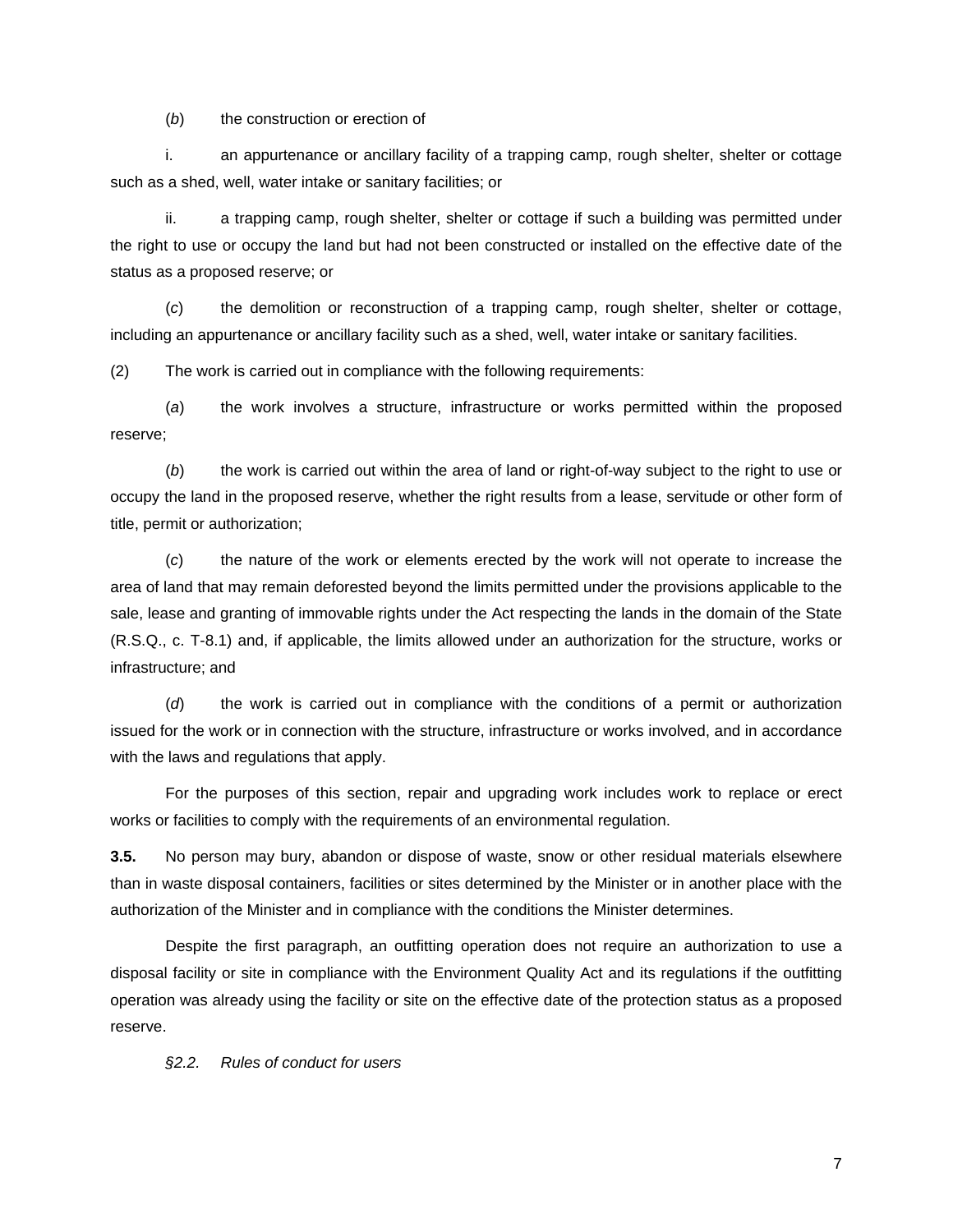**3.6.** Every person staying, carrying on an activity or travelling in the proposed reserve is required to maintain the premises in a satisfactory state and before leaving, return the premises to their natural state to the extent possible.

**3.7.** Every person who makes a campfire must

(1) first clear an area around the fire site sufficient to prevent the fire from spreading by removing all branches, scrub, dry leaves and other combustible material;

(2) ensure that the fire is at all times under the immediate supervision of a person on the premises; and

(3) ensure that the fire is completely extinguished before leaving the premises.

**3.8.** In the proposed reserve, no person may

(1) cause any excessive noise;

(2) behave in a manner that unduly disturbs other persons or interferes with their enjoyment of the proposed reserve; or

(3) harass wildlife.

For the purposes of subparagraphs 1 and 2 of the first paragraph, behaviour that significantly disturbs other persons and constitutes unusual or abnormal conditions for the carrying on of an activity or for the permitted use of property, a device or an instrument within the proposed reserve is considered excessive or undue.

**3.9.** No person may enter, carry on an activity or travel in a vehicle in a given sector of the proposed reserve if the signage erected by the Minister restricts access, traffic or certain activities in order to protect the public from a danger or to avoid placing the fauna, flora or other components of the natural environment at risk, unless the person has been authorized by the Minister and complies with the conditions the Minister determines.

**3.10.** No person may destroy, remove, move or damage any poster, sign, notice or other types of signage posted by the Minister within the proposed reserve.

#### *§2.3. Activities requiring an authorization*

**3.11.** No person may occupy or use the same site in the proposed reserve for a period of more than 90 days in the same year, unless the person has been authorized by the Minister and complies with the conditions the Minister determines.

(1) For the purposes of the first paragraph,

- (*a*) the occupation or use of a site includes
- i. staying or settling in the proposed reserve, including for vacation purposes;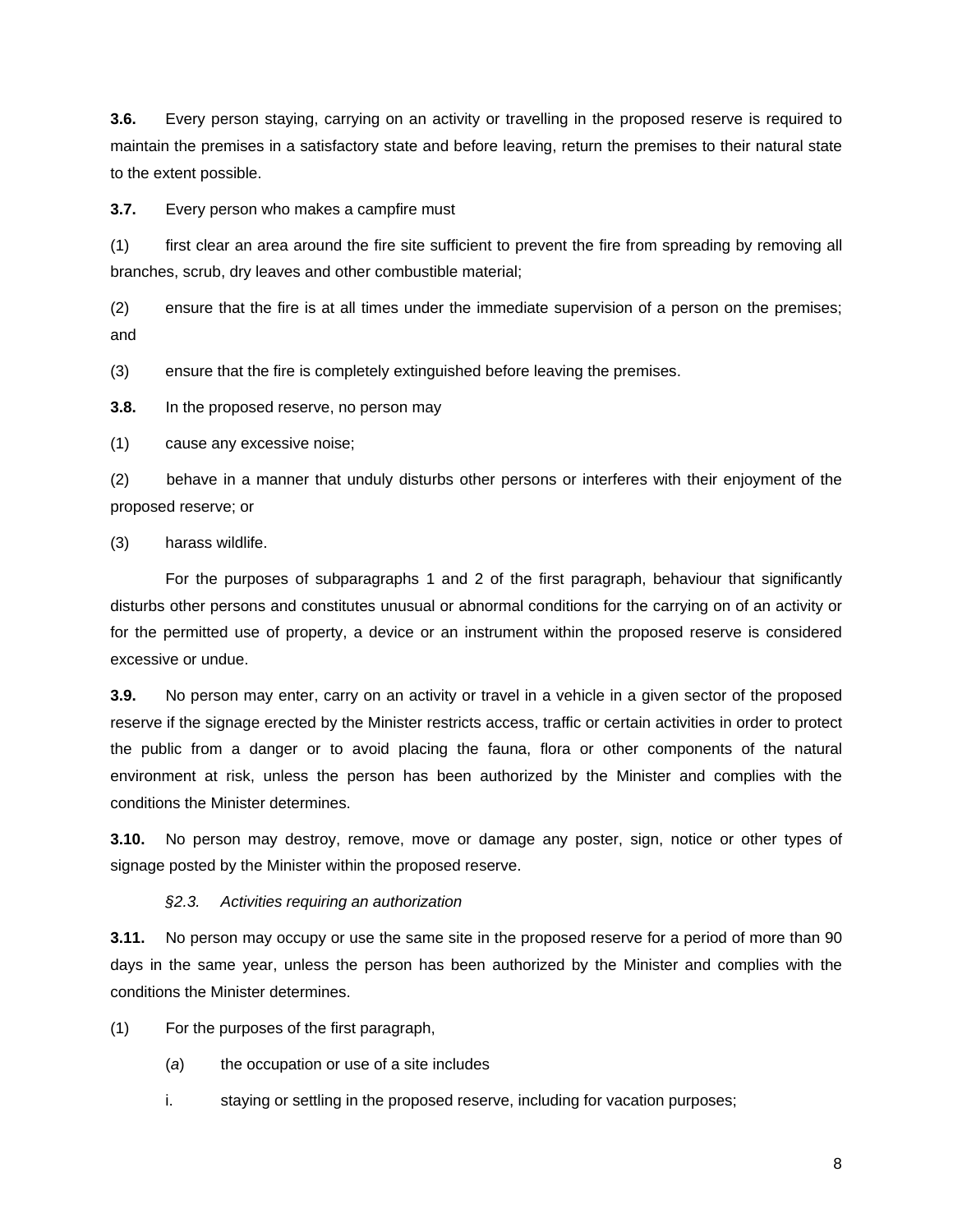ii. installing a camp or shelter in the proposed reserve; and

iii. installing, burying or leaving property in the proposed reserve, including equipment, any device or a vehicle;

(*b*) "same site" means any other site within a radius of 1 kilometre from the site.

(2) Despite the first paragraph, no authorization is required if a person,

(*a*) on the effective date of the protection status as a proposed reserve, was a party to a lease or had already obtained another form of right or authorization allowing the person to legally occupy the land under the Act respecting the lands in the domain of the State or, if applicable, the Act respecting the conservation and development of wildlife (R.S.Q., c. C-61.1), and whose right to occupy the land is renewed or extended on the same conditions, subject to possible changes in fees;

(*b*) in accordance with the applicable provisions of law, has entitlement under a sublease, an assignment of a lease or a transfer of a right or authorization referred to in paragraph *a*, and whose right to occupy the land is renewed or extended on the same conditions, subject to possible changes in fees; or

(*c*) elects to acquire land the person legally occupies on the effective date of the protection status as a proposed reserve, pursuant to the Act respecting the lands in the domain of the State.

**3.12.** (1) No person may carry on forest management activities to meet domestic needs or for the purpose of maintaining biodiversity, unless the person has been authorized by the Minister and carries on the activities in compliance with the conditions the Minister determines.

The conditions determined by the Minister for the authorization may pertain, among other things, to species of trees or shrubs, the size of the stems that may be cut, the quantities authorized and the places where the activities may be carried on.

(2) Despite subsection 1, the authorization of the Minister is not required if a person staying or residing in the proposed reserve collects wood to make a campfire.

 An authorization is also not required if a person collects firewood to meet domestic needs in the following cases and on the following conditions:

(*a*) the wood is collected to supply a trapping camp or a rough shelter permitted within the proposed reserve if

i. the wood is collected by a person in compliance with the conditions set out in the permit for the harvest of firewood for domestic purposes issued by the Minister of Natural Resources and Wildlife under the Forest Act;

ii. the quantity of wood collected does not exceed 7 apparent cubic metres per year;

(*b*) in all other cases if

9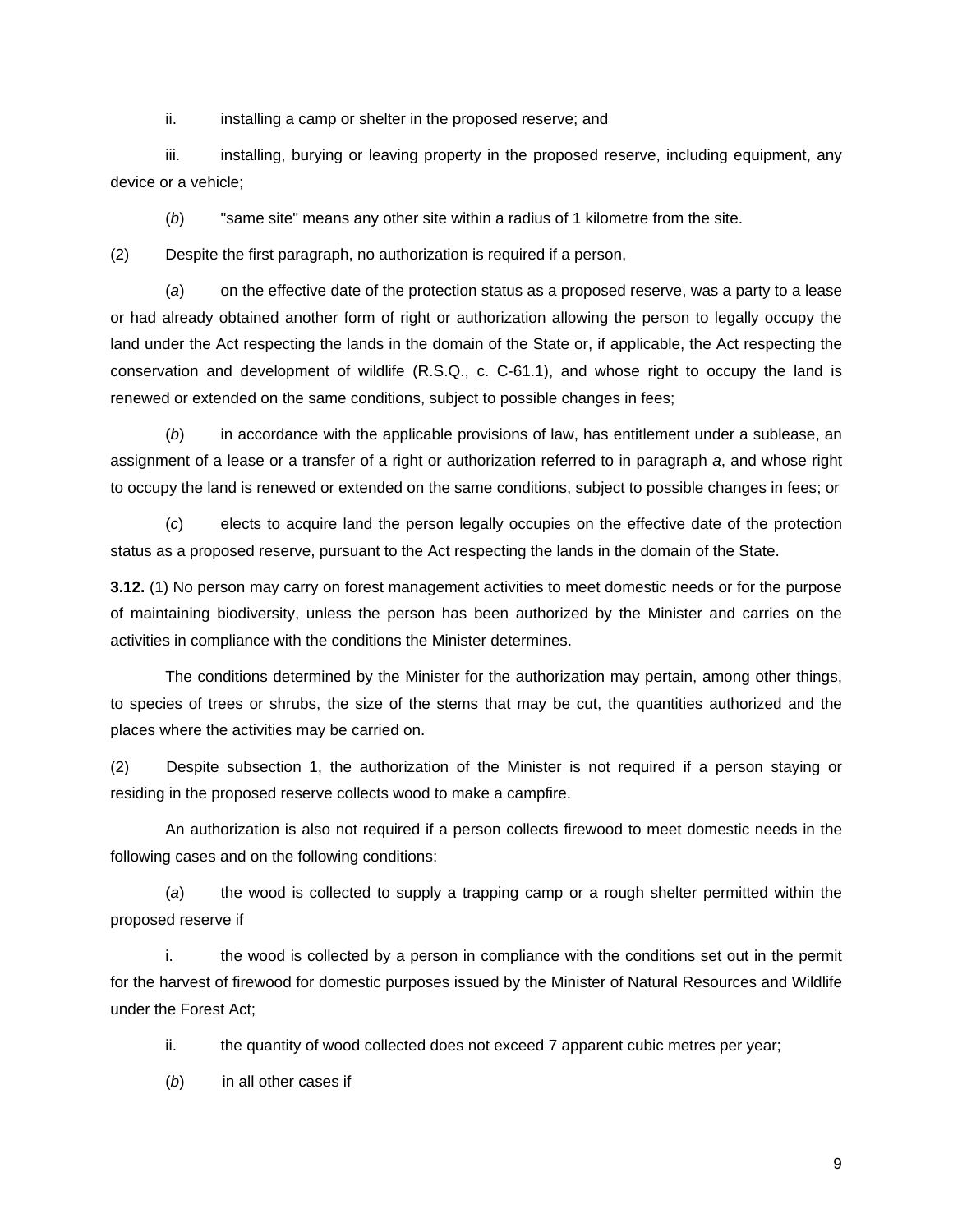i. the wood is collected within a sector designated by the Minister of Natural Resources and Wildlife as a sector for which a permit for the harvest of firewood for domestic purposes under the Forest Act may be issued, and for which, on the effective date of the protection status as a proposed reserve, a designation as such had already been made by the Minister;

ii. the wood is collected by a person who, on the effective date of the protection status as a proposed reserve or in any of the three preceding years, held a permit for the harvest of firewood for domestic purposes allowing the person to harvest firewood within the proposed reserve;

 iii. the wood is collected by a person in compliance with the conditions set out in the permit for the harvest of firewood for domestic purposes issued by the Minister of Natural Resources and Wildlife under the Forest Act*.* 

(3) Despite subsection 1, an authorization to carry on a forest management activity is not required if a person authorized by lease to occupy land within the proposed reserve in accordance with this conservation plan carries on the forest management activity for the purpose of

*(a)* clearing the permitted areas, maintaining them or creating visual openings, or any other similar removal work permitted under the provisions governing the sale, lease and granting of immovable rights under the Act respecting the lands in the domain of the State, including work for access roads, stairs and other trails permitted under those provisions; or

*(b)* clearing the necessary area for the installation, connection, maintenance, repair, reconstruction or upgrading of facilities, lines or mains for water, sewer, electric power or telecommunications services.

If the work referred to in paragraph *b* of subsection 3 is carried on for or under the responsibility of an enterprise providing any of those services, the work requires the prior authorization of the Minister, other than in the case of the exemptions in sections 3.13 and 3.15.

(4) Despite subsection 1, an authorization to carry on a forest management activity to maintain a sugar bush and harvest maple products for domestic needs is not required if

(*a*) the activity is carried on by a person who, on the effective date of the protection status as a proposed reserve or in any of the three preceding years, held a sugar bush management permit issued by the Minister of Natural Resources and Wildlife under the Forest Act allowing the person to carry on within the proposed reserve the activities associated with operating a sugar bush;

(*b*) the activity is carried on within a zone for which the permit obtained allowed the carrying on of sugar bush operations on the effective date of the protection status as a proposed reserve or in any of the three preceding years; or

(*c*) the activity is carried on by a person in compliance with the conditions set out in the sugar bush management permit issued by the Minister of Natural Resources and Wildlife under the Forest Act.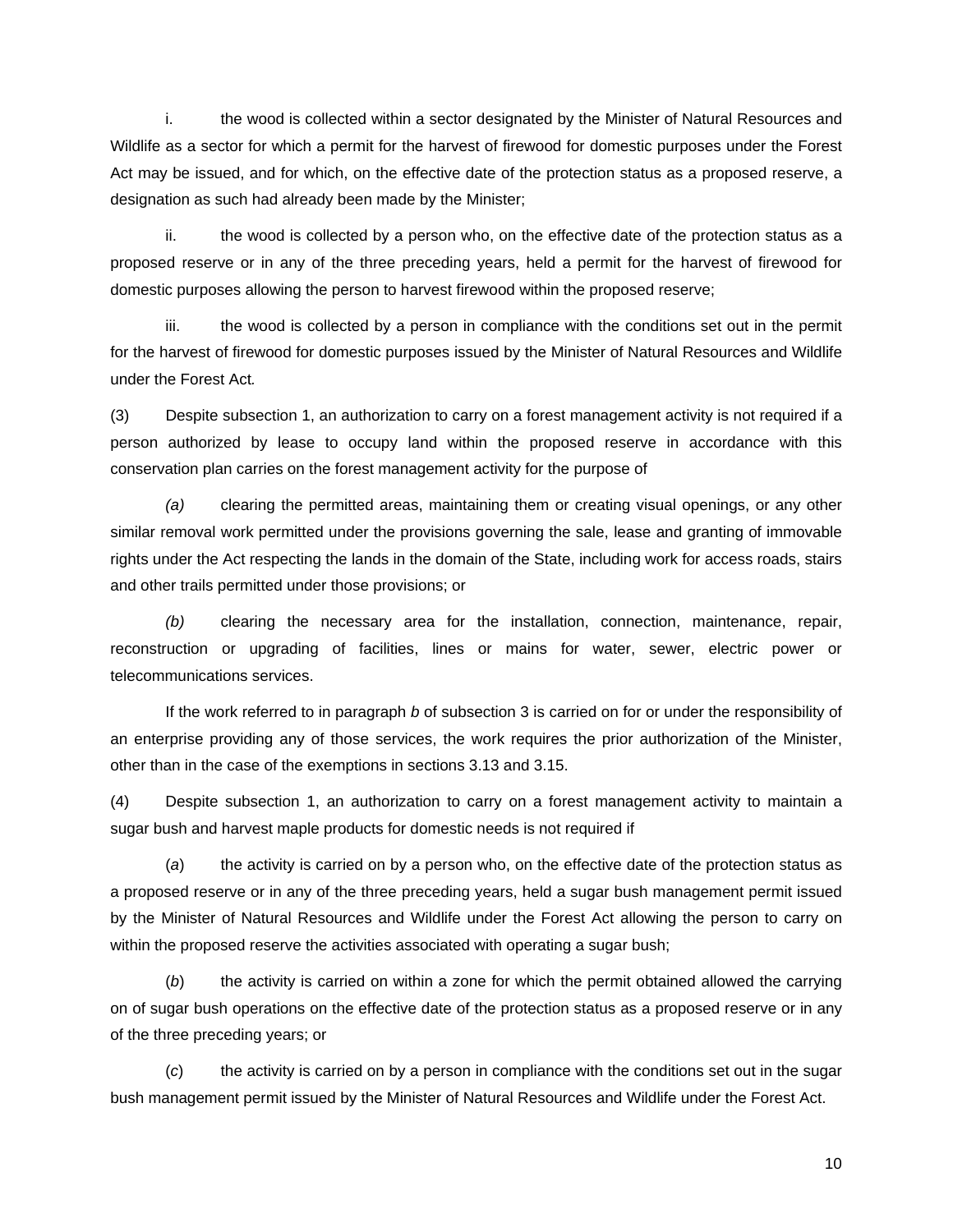#### *§ 2.4. Authorization exemptions*

**3.13.** Despite the preceding provisions, an authorization is not required for an activity or other form of intervention within the proposed reserve if urgent action is necessary to prevent harm to the health or safety of persons, or to repair or prevent damage caused by a real or apprehended disaster. The person concerned must, however, immediately inform the Minister of the activity or intervention that has taken place.

**3.14.** The members of a Native community who, for food, ritual or social purposes, carry on an intervention or an activity within the proposed reserve are exempted from obtaining an authorization.

For greater certainty, the provisions of this conservation plan also apply subject to the authorization exemptions and other provisions in the Act respecting hunting and fishing rights in the James Bay and New Québec territories (R.S.Q., c. D-13.1).

**3.15.** Despite the preceding provisions, the following activities and interventions involving the transmission, distribution or production of electricity carried out by Hydro-Québec (Société) or by any other person for Hydro-Québec do not require the prior authorization of the Minister under this conservation plan:

(1) any activity or intervention required within the proposed reserve to complete a project for which express authorization had previously been given by the Government and the Minister, or only by the Minister, in accordance with the Environment Quality Act (R.S.Q., c. Q-2), if the activity or intervention is carried out in compliance with the authorizations issued;

(2) any activity or intervention necessary for the preparation and presentation of a pre-project report for a project requiring an authorization under the Environment Quality Act;

(3) any activity or intervention relating to a project requiring the prior authorization of the Minister under the Environment Quality Act if the activity or intervention is in response to a request for a clarification or for additional information made by the Minister to the Société, and the activity or intervention is carried out in conformity with the request; and

(4) any activity or intervention by the Société, if the conditions for the carrying out of the activity or intervention have been determined in an agreement between the Minister and the Société and the activity or intervention is carried out in compliance with those conditions.

The Société is to keep the Minister informed of the various activities or interventions referred to in this section it proposes to carry out before the work is begun in the reserve.

For the purposes of this section, the activities and interventions of the Société include but are not restricted to pre-project studies, analysis work or field research, work required to study and ascertain the impact of electric power transmission and distribution line corridors and rights-of-way, geological or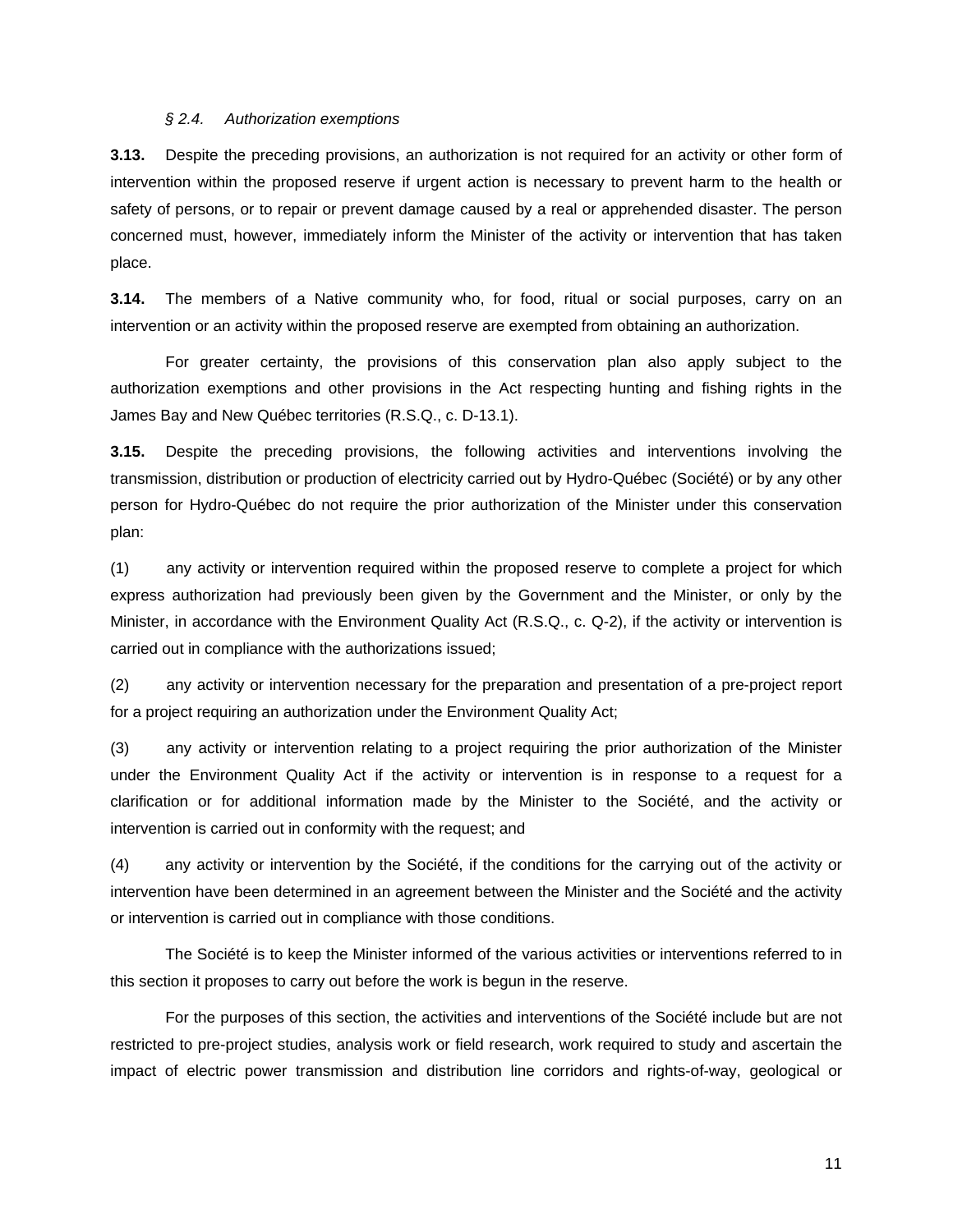geophysical surveys and survey lines, and the opening and maintenance of roads required for the purpose of access, construction or equipment movement incidental to the work.

#### *§2.5. General provisions*

**3.16.** Every person who applies to the Minister for an individual authorization or an authorization for a group or a number of persons must provide all information or documents requested by the Minister for the examination of the application.

**3.17.** The Minister's authorization, which is general or for a group, may be communicated for the benefit of the persons concerned by any appropriate means including a posted notice or appropriate signage at the reception centre or any other location within the proposed reserve that is readily accessible to the public. The Minister may also provide a copy to any person concerned.

### *§3. Activities governed by other statutes*

Certain activities likely to be carried on within the proposed reserve are also governed by other legislative and regulatory provisions, including provisions that require the issue of a permit or authorization or the payment of fees. Certain activities may also be prohibited or limited by other Acts or regulations that are applicable within the proposed reserve.

A special legal framework may govern permitted activities within the proposed reserves in connection with the following matters:

- Environmental protection: measures set out in particular in the Environment Quality Act (R.S.Q., c. Q-2) and its regulations;
- *-* Removal of species of flora designated as threatened or vulnerable: measures set out in the Act respecting threatened or vulnerable species (R.S.Q., c. E-12.01) prohibiting the removal of such species;
- *-* Development and conservation of wildlife resources: measures set out in particular in the Act respecting the conservation and development of wildlife *(*R.S.Q., c. C-61.1), including the provisions pertaining to outfitting operations and beaver reserves and the measures contained in applicable federal legislation, in particular the fishery regulations; in Northern regions: special measures set out in the Act respecting hunting and fishing rights in the James Bay and New Québec territories (R.S.Q., c. D-13.1);
- Archaeological research: measures set out in particular in the Cultural Property Act (R.S.Q., c. B-4);
- *-* Access and land rights related to the domain of the State: measures set out in particular in the Act respecting the lands in the domain of the State (R.S.Q., c. T-8.1) and in the Watercourses Act (R.S.Q., c. R-13) and, in Northern regions, in the Act respecting the land regime in the James Bay and New Québec territories (R.S.Q., c. R-13.1);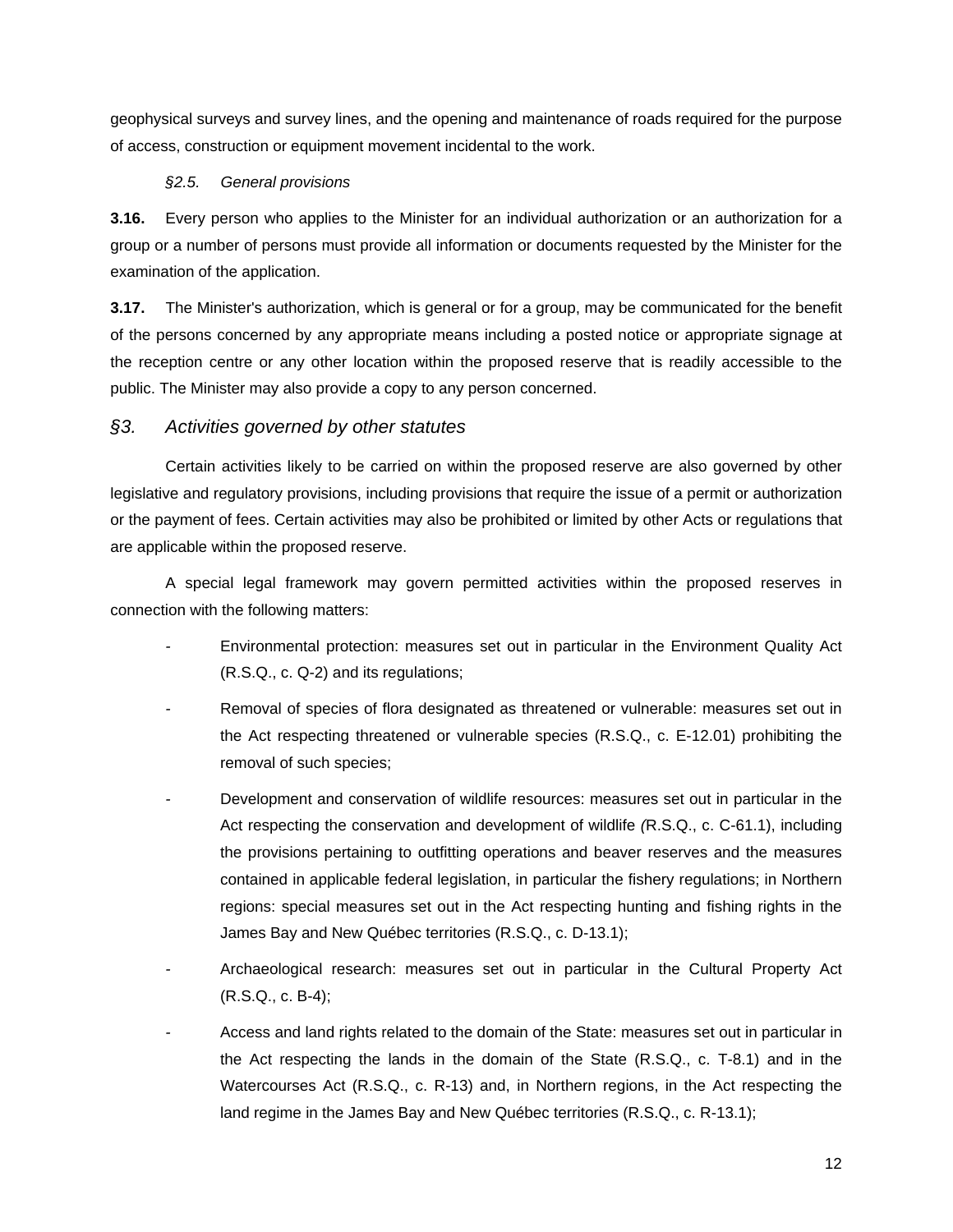- Operation of vehicles*:* measures set out in particular in the Act respecting the lands in the domain of the State (R.S.Q., c. T-8.1) and in the regulation respecting motor vehicle traffic in certain fragile environments made under the Environment Quality Act;
- Construction and development standards: regulatory measures adopted by regional and local municipal authorities under the Acts applicable to them.

# **4. Responsibilities of the Minister of Sustainable Development, Environment and Parks**

The Minister of Sustainable Development, Environment and Parks is responsible for the conservation and management of the Réserve de biodiversité projetée du Lac-Sérigny and is therefore responsible for supervising and monitoring the activities that may be carried on within the reserve. In managing the reserve, the Minister will work collaboratively with other government representatives having specific responsibilities within the boundaries of the reserve or on adjoining land, such as the Minister of Natural Resources and Wildlife. In the exercise of their powers and functions, the Ministers will take into consideration the protection sought for these natural environments and the protection status that has been granted. No additional conservation measure is, at this point, considered. Regarding zoning, the conservation objectives for the period of temporary protection are the same for the entire area, the proposed reserve being only one conservation area.